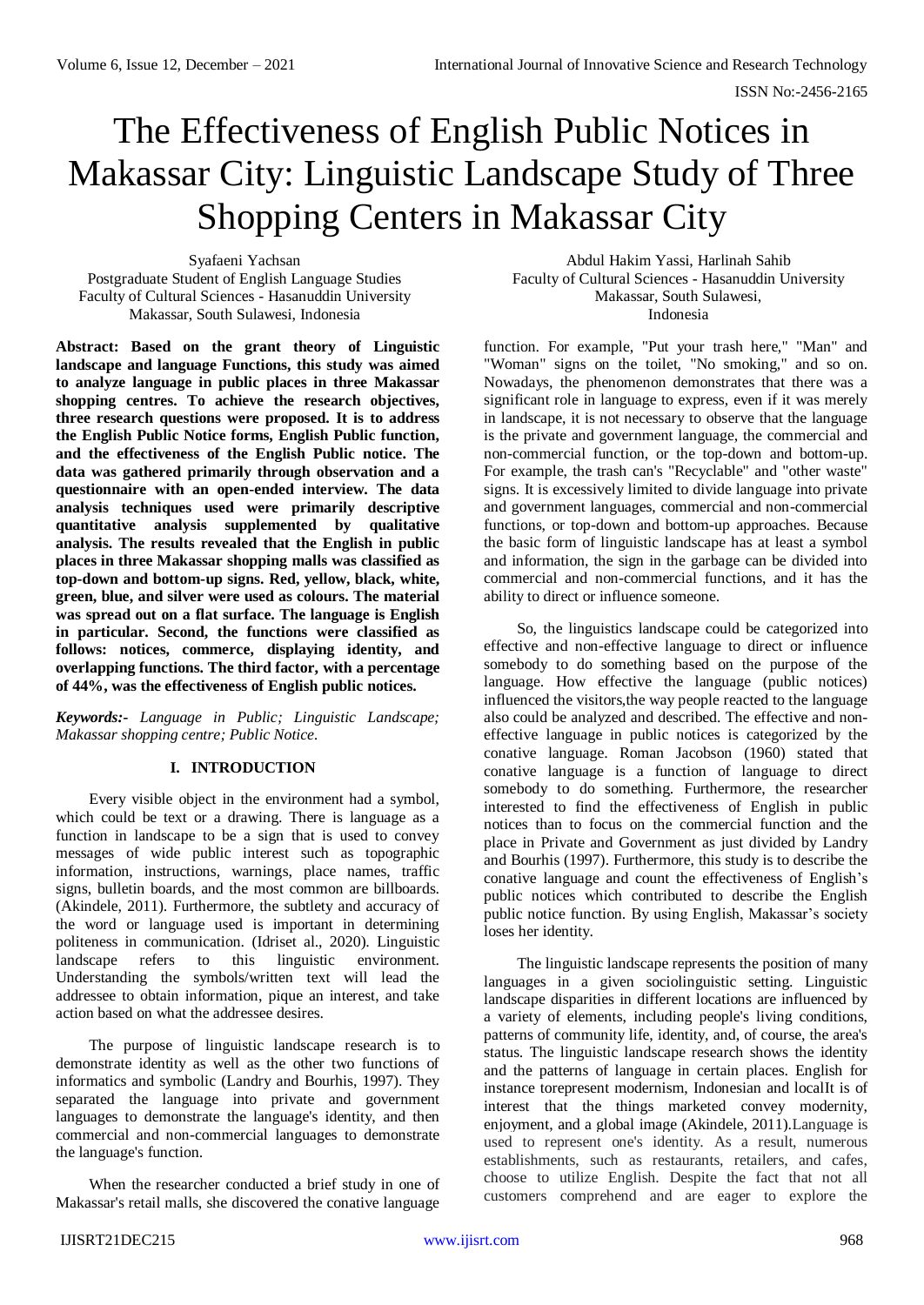significance. The signs are designed to persuade customers. Because language plays a significant role in identifying or describing a person's identity, and English has become a foreign language in Makassar, it may illustrate how the culture reacts to the foreign language. It indicates that the reactions of Makassar's society to English as a foreign language will reveal Makassar's identity, which is the local Wisdom in Makassar, such as mutual remembering (Sipakainge'), mutual humanizing (Sipakatau'), and mutual respecting (Sipakalebbi').

A linguistic landscape is an investigation into how languages are represented in public locations, such as signs, billboards, commercials, and graffiti (Wardhaugh & Fuller, 2021). It signifies that the linguistic landscape is researching the contextual language. Analyzing information available on language signals in a certain location can be used to study a contextual language. Gorter (2006) classified the linguistic landscape as top-down or bottom-up. It is a classification used to clarify multilingualism.

If the researchers focus on Gorter (2006), they tend to use the quantitative method to see the multilingualism, the language statue, the dominant and the minority of language, without looking the function. Akindele (2011) stated in her article that the purpose of her study is to demonstrate that linguistic landscape in the city of Botswana can provide useful insights into the linguistic situation, and she used photography and visual media for data collection processes, and (Jing-Jing, 2015) stated in his thesis that this study examines multilingual university campus signs in Japan, a new attempt to broaden the scope of linguistic landscape study.Furthermore, this study will cover both quantitative and qualitative method. Quantitative method is for describing the amount of the language that affect somebody, the qualitative method is to show the language appearance and the information to convey at the public notices. So, this research is expected to describe Makassar's Identity to react the foreign language in the English public notices.

People in Makassar, as a huge city, are presently in the globalization and modernization period. The majority of the language at shopping malls is displayed in a foreign language. This research will show the Makassar's conative language. The study will focus on discussion the conative language function later in three different shopping centres to find and complete the subdivision of language intention in three Makassar's shopping centres.

| NΩ                                   | Mall            | Rate      |  |
|--------------------------------------|-----------------|-----------|--|
|                                      | Panakukang Mall | (4.7/5.0) |  |
|                                      | Nipah Mall      | (4.7/5.0) |  |
|                                      | Studio Mall     | (4.6/5.0) |  |
| Table 1: The Famous Mall in Makassar |                 |           |  |

The information put implicitly in public places could direct somebody to do something, to see the language effective or not, it will be conducted by classifying into linguistic landscape subdivision. It is an interesting and relevant study since it will demonstrate Makassar City's conative language efficacy as an Indonesian metropolitan city.

## **II. LITERATURE REVIEW**

The term linguistic landscape was coined by (Landry & Bourhis, 1997), who proposed that LL had two functions: informative and symbolic. The meaning of the signifier identifies the geographical region of the population that gives the language to the name of the place in the informational function. In other words, language serves as a territorial identifier for the community of speakers, distinguishing it from other population areas with other languages (Wicaksono, et al., 2020). The presence or absence of a group's language on a road sign, for example, has an impact on feeling like a member of that group. The symbolic function is likewise intertwined with the portrayal of ethnic identity. Space, according to Lou and Blommaert (2016), is an arena for human social interaction and the performance of a variety of cultural activities.The interaction space can be viewed as a type of action/action space because it is complicated and comprises several layers of activities.As a result, the evidence offered in this LL study creates a human communication pattern that is expressed through written language.

Landry and Bourhis (1997) separated the linguistic landscape based on its location, namely Private and Government Language. Commercial signs on shops or business organizations, as well as advertising signs in public transportation and private cars, are examples of private signage. Government signs include street names, hospitals, universities, town halls, schools, and public parks, as well as signs used by national, regional, and municipal governments.

Gorter (2006) proposed the next novel thing by presenting a division with a distinct name. then he classified the linguistic landscape as top-down or bottom-up. Top down linguistic landscape items include those issued by national and public bureaucracies - public institutions, signs on public areas, public announcements, and street names. Bottom-up elements in the linguistic landscape include those issued by individual social actors such as store owners and companies, such as shop names, business signs, and personal announcements. This corresponds to the separation of the linguistic landscape in terms of trade, namely commercial and non-commercial languages.

The top-down category includes using of language in public spaces made by government agencies or institutions, public institutions dealing with issues of religion, government, health, education and culture, for example: street signboards, and public announcements; while the bottom-up category includes the use of language by shop/shop owners (clothing, food, jewelry), offices/factories/private agents, personal notices (rent/sell a car/house) including job vacancies. The diagonal range from the first category to the second category indicates the degree to which a language is formally and informally spoken, as stated byShohamy, et al., (2010) Landscape linguistics also shapes the way we interact as members of society and unconsciously defines identity.

In the same year Gorter (2006) also revealed that Landscape Linguistics is a new approach to multilingualism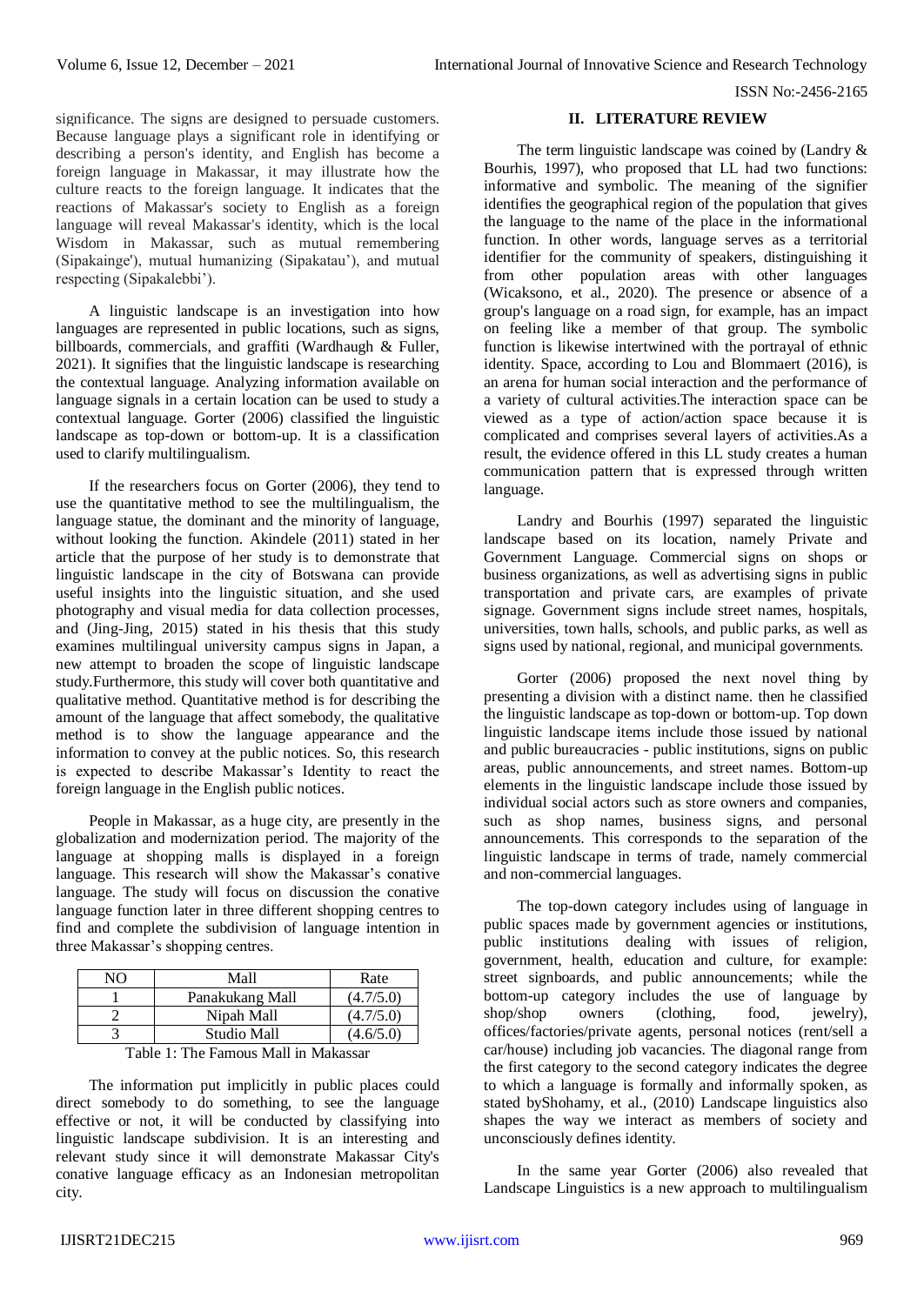research studies. It seeks to reveal the dominance of language at the level of a multilingual country or region. This has led to several quantitative studies to see the dominance of language in certain places.

The study of landscape linguistics (LL), a relatively new discipline that combines the academic disciplines of applied linguistics, sociolinguistics, anthropology, sociology, psychology, and cultural geography, focuses on the use of language in this public domain.



Landry &Bourhis which limits it as a language for public street signs, billboards, street and place names, shop names, government buildings names within a group of regions, regions, or cities. In the same study, the linguistic theory of Landscape was also formulated and the most basic, namely the linguistic theory of Landscape, has symbols and information.

Furthermore, Shohamy (2012) broadened the scope of this LL to include language in the environment, words, and images shown in public areas, which have become the center of attention in a rapidly developing region. Another study (Dagenais, Moore, Sabatier, Lamarre, & Armand, 2008) in Malinowski, (2010) introduced the concept of LL with the word environmental print, namely urban as text. This means that language is commonly employed in metropolitan public spaces since this location is considered a text that is loaded with frenzied usage of words.

Language studies in the public domain, with LL being a modern (socio)linguistic study involving onomastic, semiotics, and spatial studies (Akindele, 2011). This research is aimed the language used in road signs, billboards, street names, regional names, shop names, and general instructions on government buildings (Landry &Bourhis, 1997).

Linguistic landscapes assert that the signs in the landscape are illustrative texts that can be read and photographed, and that can be dissected linguistically and culturally (Gorter, 2006), the sign in question being a sign used in the context of disseminating general messages to the public in the form of information, instructions, warnings, and the like.This sign is also commonly used in commercial situations such as marketing and advertising, when the main purpose is to draw attention to a product or service. The primary goal of LL is to raise awareness of the prominence and significance of written language in the public domain. In a nutshell, LL is stated to be a portrayal of the linguistic situation in the public domain (typically involving the state or city) concerning broad patterns of language use, language policies, language attitudes, and the repercussions of longterm language interaction.

## *A. The English Public Notices with Language Functions*

In general, federal and state public notice statutes specify four fundamental elements for a public notice. Each of these components is essential to the checks and balances that public notice was intended to develop. These are searchable, achievable, self-contained, and verifiable. Every individual in the affected jurisdiction must have a reasonable opportunity to read the notice. Notices must be archived in a secure and publicly accessible format for use by the justice system, academics, and historians. Notices must be published by entities that are not affiliated with the government body or firm whose plans or actions are the subject of the notice. There must be a method to ensure that each notification was published in conformity with the law.

There are three sorts of public notices. Legislators, administrative agencies, and other public organizations publish citizen involvement notices to inform the public about the government's plans and actions in their community. Commercial notices notify individuals about important economic activities and the disposition of private property. Officers of the court or non-governmental groups' process court notices to publicize the conclusion of civil legal processes that affect the community. Foreclosure notices are the most typical example, and they can be approved by court orders or, in "non-judicial" jurisdictions, by trustees or others exercising a power of sale stated in a deed of trust. (Resource Center, 2018).

Language research is certainly closely related to seeing how effectively language is able to influence someone to do something according to the language's intentions. Every Public Notice in Linguistics Landscape has a symbolic and informational function (Landry &Bourhis, 1997). The effectiveness section is an application of informational functions.

According to Jacobson (1960:355), the conative function was also the role of language to influence someone to do something. Asdar (2017), he proposed the conative function of language, was attempting to persuade someone to do something (commanding, inviting, warning, proposing, advising, instructing, etc.), and hoping to influence the addressee's behaviour. (*Please help me! shut up, I'm warning you)*.

In the interpersonal meta function classifications by Halliday's theory (1994), Searle (1976) in Yachsan, the researcher determined that the conative function is the same as the imperative function (2019).

Conative functions of language were the orientation toward the addressee with its clearest grammatical expression in the vocative and imperative, which differ from other nominal and verbal categories syntactically, morphologically, and often phonetically (Jacobson, 1960:355).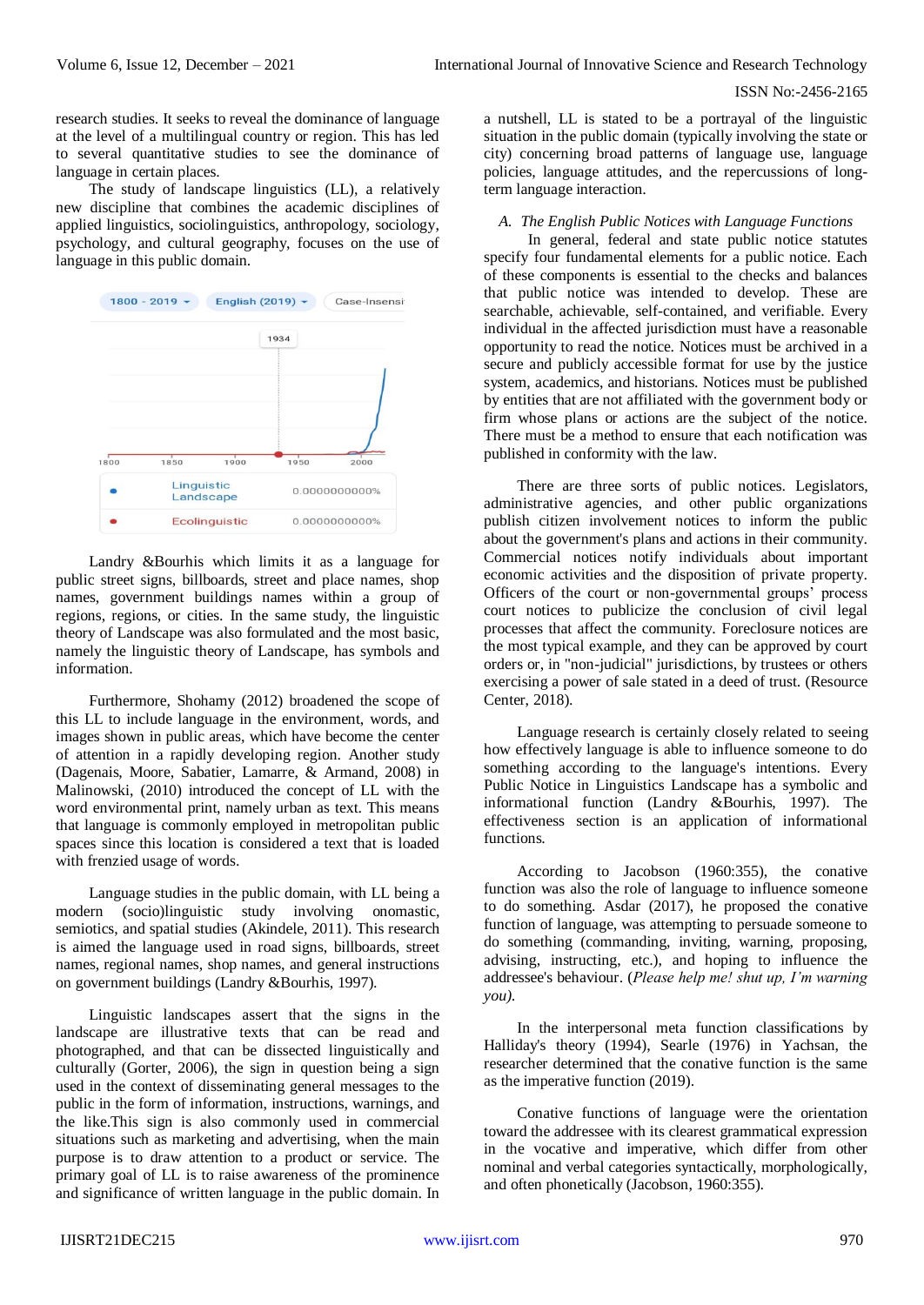## a) Public Notices

Notifications are brief texts that are typically formal in tone.It is often used by individuals and organizations to announce events and celebrations, births and deaths, special occasions such as inauguration or sales, to issue public instructions, to appeal, and to extend invitations other than employee dismissals or notices.Work is transferred from employee to employer.

Notifications are a formal means of communication. The purpose of a notification is to announce or display information to a specific group of people.

In social communication, there are three shopping centers in Makassar that have the highest rating on Google searches. Those are Panakukang Mall with the rating 4.7 from 5.0, Nipah Mall 4.7 from 5.0 and Ratu Indah Mall 4.6 from 5.0. (Arofani, 2020) The other places are Hotel, Museum, and the visitor place.

Ratu Indah Mall was Makassar's first mall.The Wisma Kalla Foundation was founded in 1999.This mall has four floors of tenants, including well-known national and international companies such as Hero Supermarket, Matahari, Gramedia, Excelso, KFC, Studio XXI, Timezone, and many more. It currently has over 122 tenants of various brands and types of international standard tenants.

Next, Nipah Mall is one of the newest shopping centers in Makassar City, operated by the Kalla Group. The Mall, which is located on Jl. Urip Sumoharjo, was founded on April 6, 2018, and officially opened on November 3, 2018. The mall has a 3.5-hectare (ha) land area, a building area of 121,426 m2 & 25,000 m2, 5 floors, and 1 basement, as well as well-known tenants. This mall, like shopping centres in general, has large companies both nationally and internationally, making it one of the best shopping destinations. Last, Trans studio mall Makassar is a place where you can enjoy an endless shopping and entertainment in Makassar. It is the mall that has the most rides.



The quantitative method is used to show the amount of data such as, the score in the interview checklist based on the society's behavior and the number of English public sign that effective to influence the Visitors. Both methods were used because the researcher was analyzing the linguistic landscape in Makassar's public spaces, which are made up of qualities rather than numbers.

# **IV. FINDINGS AND DISCUSSION**

## *A. Form of the English Public Notices*

In general, the English public notices in three shopping centers in Makassar are shown by using flat printed texture. The types of the language is cannot be separated in this research because it is focused on the English Notices, so of course the types of language is Monolingual (English). The clear description was shown as follows:



# **III. METHODOLOGY**

The research method was used descriptive qualitative and quantitative method. The qualitative method was used to analyze the function of English public notices in Makassar based on the people behavior to the English public notices.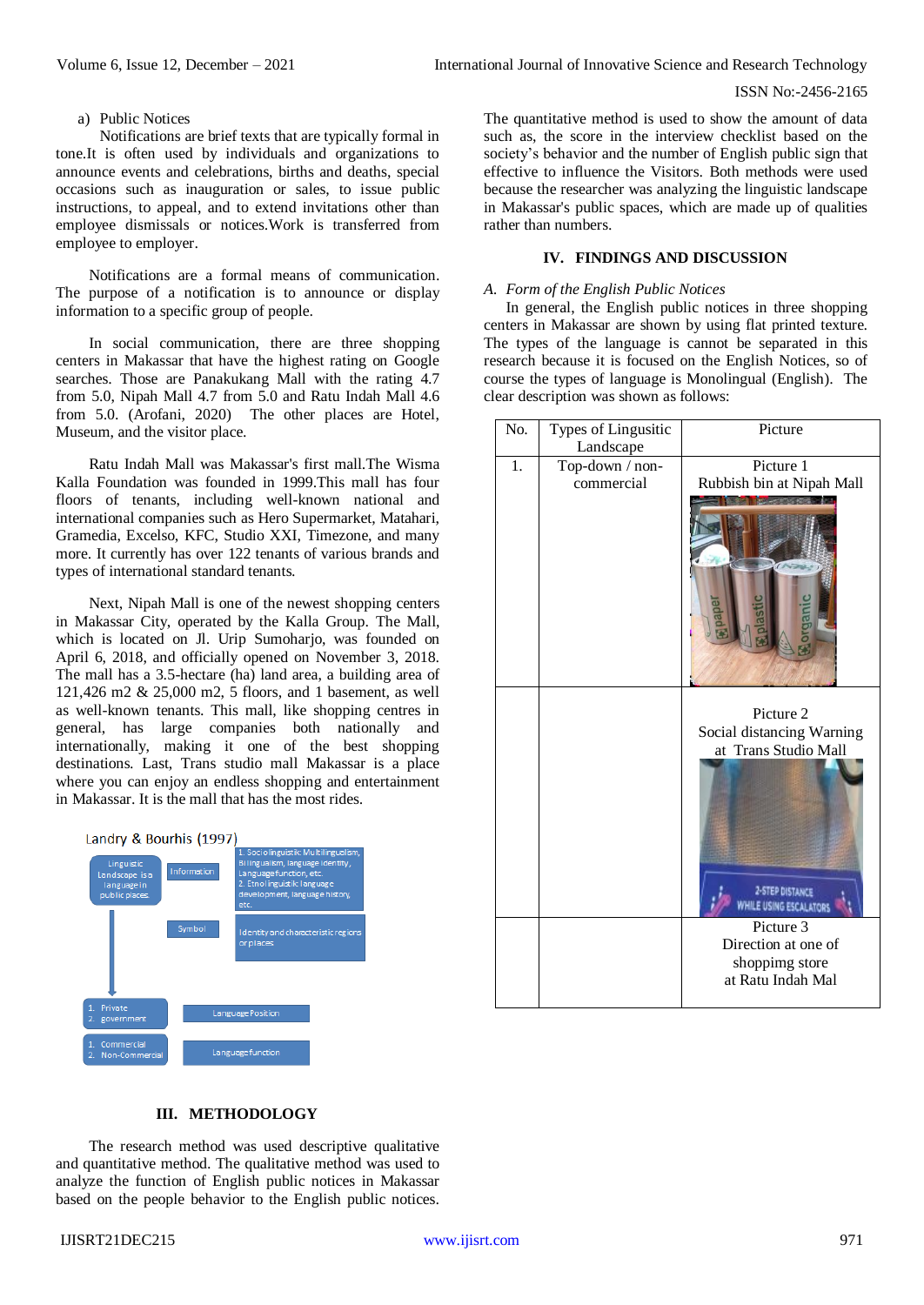ISSN No:-2456-2165

|    |               | here<br>EXIT<br>THIS WA                                                |
|----|---------------|------------------------------------------------------------------------|
| 2. | Bottom-       | Picture 4                                                              |
|    | up/commercial | Commercial Sign at Nipah<br>Mall                                       |
|    |               | COM<br><b>AND</b><br><b>OUR OUTLE</b><br><b>OSS WOOM</b><br><b>BAN</b> |
|    |               | Picture 5<br>Sale at one of clothes store<br>at Trans Studio Mall      |
|    |               | Picture 6<br>At one of Restaurant in<br>Ratundah Mall                  |
|    |               | You hist in<br>WITH YOU EAT IT<br>ili ya ma                            |

Table 2: Types of Lingusitic Landscape

From the observations of visitors and those who stay as employees at three shopping centers at Makassar on English Public Notices, in general, their appearance and location can be seen as follows:

| No.                                                                                                                                                                                                                                                                                                                                          | Position and Appearance                                                                        |  |  |    |
|----------------------------------------------------------------------------------------------------------------------------------------------------------------------------------------------------------------------------------------------------------------------------------------------------------------------------------------------|------------------------------------------------------------------------------------------------|--|--|----|
| 19                                                                                                                                                                                                                                                                                                                                           | I think the public notice's color<br>and position is eye-catching                              |  |  | 22 |
| 18                                                                                                                                                                                                                                                                                                                                           | think the public notice is $\begin{bmatrix} 1 & 0 \\ 0 & 1 \end{bmatrix}$<br>addressed clearly |  |  | 21 |
| $\mathbf{T}$ . 1.1. $\mathbf{Q}$ . $\mathbf{D}$ . $\mathbf{A}$ . $\mathbf{A}$ . $\mathbf{A}$ . $\mathbf{A}$ . $\mathbf{A}$ . $\mathbf{A}$ . $\mathbf{A}$ . $\mathbf{A}$ . $\mathbf{A}$ . $\mathbf{A}$ . $\mathbf{A}$ . $\mathbf{A}$ . $\mathbf{A}$ . $\mathbf{A}$ . $\mathbf{A}$ . $\mathbf{A}$ . $\mathbf{A}$ . $\mathbf{A}$ . $\mathbf{A}$ |                                                                                                |  |  |    |

Table 3: Position and Appearance

The linguistic landscape theory suggests that every public sign has symbols and information. English public notices which incidentally are part of English also have symbols and information. (Landry and Bourhis:1997). The symbol can certainly be seen in its appearance including color, material, identity, and type of language.

Furthermore, by looking at the effectiveness of the notices in the three shopping centers, it does not only focus on the intent of the notices. The color of the notices has an impact. It is apart of Inscription. Inscription refers to the meaning system related to sign language presentation, including fonts, materials, additional components, state changes, etc. (Xing, Lu: 2021) In this study, of course this can support the effectiveness of the notice function. As for the material notices, none of them are textured but in various colors which actually take away.

In Picture 1, rubbish bin at Nipah Mall which silver and written by using the color "green". The written by using green is a symbol of youthful vitality. (Xing, Lu: 2021). But when it was combined with silver, the word at the rubbish bin looks unobvious. It was stated with six visitors who claim theirselfs that they feel the written at the rubbish bin was unclear because the background is using silver. In Picture 2 and 3, the written about social distancing warning by using White and the background is blue, the same is with the direction at Picture. White is the perfect colors, symbolizing the purity, tranquility, secretes, and perfections. (Xing, Lu: 2021).

Both Picture 4 and 5 were showed by using red as the background color and white as the written. Red is proactive and represents the dominant color of all positive emotions. (Xing, Lu: 2021). Picture 6 used black as the written, which Black is symbolized of grace, luxury, stability, depth, seriousness, perseverance, authority, and nobility. (Xing, Lu: 2021).

In general, the characteristics of the public notices in the three malls use capital letters. This is in accordance with what is expressed by Short text (simple words, phrases, or clauses), easy to read, written in capital letters, with a heavy reliance on images/pictures. However, the published module does not mention characteristics such as color which also have an influence on the effectiveness of certain notices.

In other cases, there are notices written using raised letters to further clarify the writing contained in the caution. However, it is still more essential to emphasize the color of the notices lettering and the background. As in figures 4 and 5 use yellow as the base color and black as the writing color so that it can be clearly seen the meaning of the notices.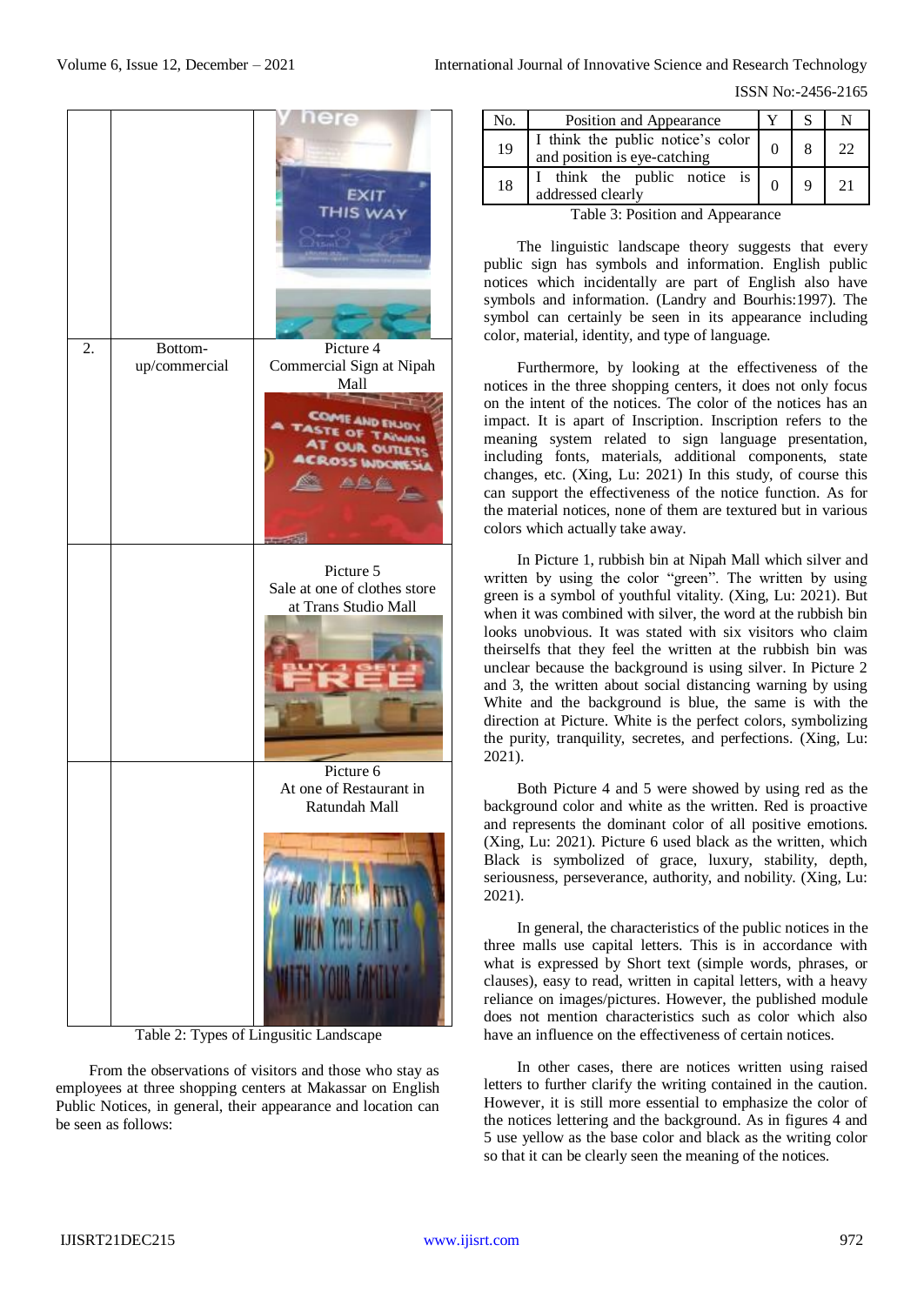The same thing also happened to the use of the words "Sale" (look Figure 6) the written was used Red. In this case, red gives a bright color.

## *B. The English Public Functions*

The first is Ratu Indah Mall, which was one of the earliest shopping malls in Makassar.Tenants employ English in the linguistic landscape with the intent or justification of seeming current.According to Intan, a 35-year-old "Little bites" employee:

> "*The use of English is good to look up-to-date. People who understand must be interested*." (Intan, 35 years old)

Trans Studio Mall is one of Makassar's most popular shopping centers. Tenants employ English in the linguistic landscape to attract tourists' attention. According to Irma, a 21-year-old food court employee:

> "*The owner of this shop is a Chinese and English is used to help tourists understand more easily; also in latest developments English can become the second language; young people nowadays especially in Makassar are so good at English*" (Irma, 21 years old)

As a new shopping center, Nipah Mall at some tenants in the food court employ English in the linguistic landscape with objectives or reasons to follow trends, to have varied qualities, depending on how food or drink is created, and sounds well when people read and heard it. First and foremost, as stated by the proprietor of "Atte Kithcen":

> "*We follow the current trends and Atte Kitchen sounds more interesting than DapurAtte which sounds a little bit too flat*".

Second, as said by the owner of "Shake and Blend", Irma 28 years old:

> "*English is more interesting, beside that we use English according to howto make the drinks, it is better if we use English than Indonesian. Impossible to use "Kocokdan blender" because sounds a little bit strange*". (Irma, 28 years old)

and the third, as a mentioned by the owner of "Mosnta Corn Mozzarella", Ewin 27 years old:

> "*The reason of using English is because we follow the trend, moreover we sell the millennial food that is very famous nowadays so people know this food very well and that's why the name shop in is English*" (Ewin, 27 years old).

Essentially, the English public notice serves several roles or serves many purposes. They are used to offer an instruction, provide information, direct people, ask people, advise, recommend people, remind people, warn people, ban, forbid, and prohibit individuals.

a) English Public Notices



Fig. 1: English Public Notice to Instruct

It can be seen from the language construction consisting of symbols and information in figure 1. The data is categorized as top-down data or non-commercial sign because its function does not intend to promote something such as merchandise or certain products. Instead, it aims to give instructions to anyone in the shopping centers to place the waste according to the type of waste. This clearly indicates the addressee must do what the notice addressed, which is to place the waste according to the type of waste. One of the language functions is for the conative function which is to direct somebody to do something. (Jacobson, 1896-1982) In this case it is to instruct somebody to put the trash based on its own places.

b) Social distancing Warningat Trans Studio Mall From those motives the researcher found that English use in the linguistic landscape because of many functions and the most popular reason is to make the tenants look and sound more modern, and of course it was commercial function.



Fig. 2: Rubbish bin at Nipah Mall

Research on English Public Notices is not only distinguished by its position or even its trading or commercial function. Recalling that Jacobson (1896) put forward the function of language. So English public notices, which incidentally also have language in their symbols, of course also have a function that is not much different from the function of speech language in general proposed by Jacobson. Here is the function of English Public Notices: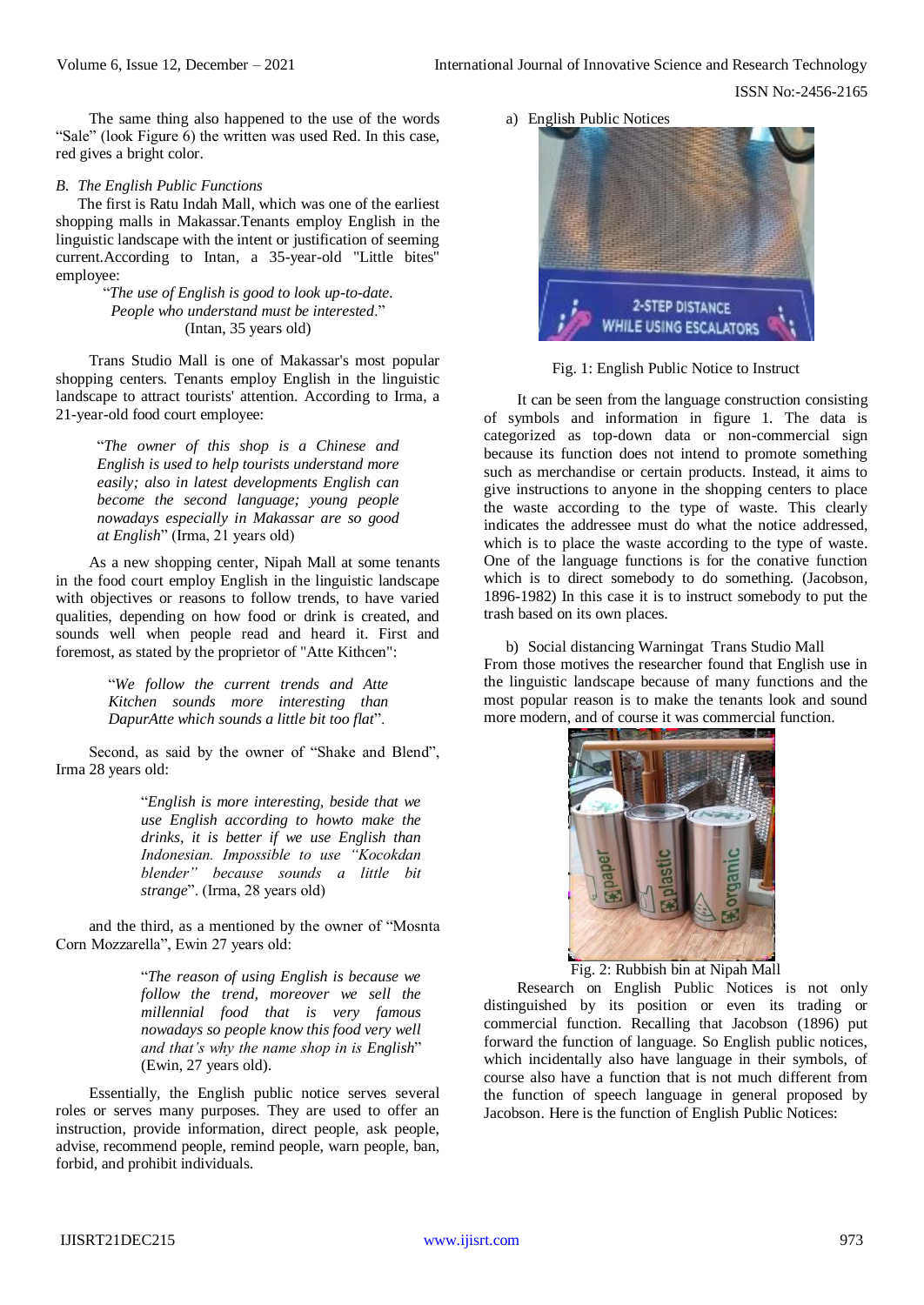c) English Public Notice to direct



Fig. 3: Direction at one of shoppimg store in Ratu Indah Mall

This also applies to figure 3 is a direction about the way to exit. It will lead the visitor to find the way to go out, figure 4 is a notice to keep the visitors social distancing, figure 5 is a caution to warn that the floor is wet in that area, and Figure 6 is to inform about the " Sale".



Fig. 4: English Public Notice to warn

As shown on the figure 4 above, it indicates to warn to visitors to wait in a certain place.



Fig. 5: English Public Notice to warn

The figure 5 above shows that the public notice to warn the visitors to avoid the wet floor.



Fig. 6 English Public Notice to inform

The figure 6 shows the English public notice to inform the people that the shop gives a discount.

d) English in Public to show Identity



Fig. 7: Poetic language

In addition, it can be seen that by examining the responses of the visitors, it can be seen the symptoms of implementing the eastern character. For example, by complying with the existing notices, it reflects the attitude of mutual respect among humans. One of the cultural characteristics of the Bugis-Makassar tribe is the cultivation of noble culture. These cultures are mutual respect, mutual humanized, and mutual reminding. Erman Syarif et al (2016) explained that in Bugis/Makassar culture, there are three characters that can be used as guidelines in social life. The three Sipa in question, one of which is mutual humanized, has a broad meaning and an essential meaning. Sipakatau is a word that has various meanings, namely: mutual respect, mutual support, nurturing each other, guiding each other, sharing, giving each other.



Fig. 8: English Public Sign to Commerce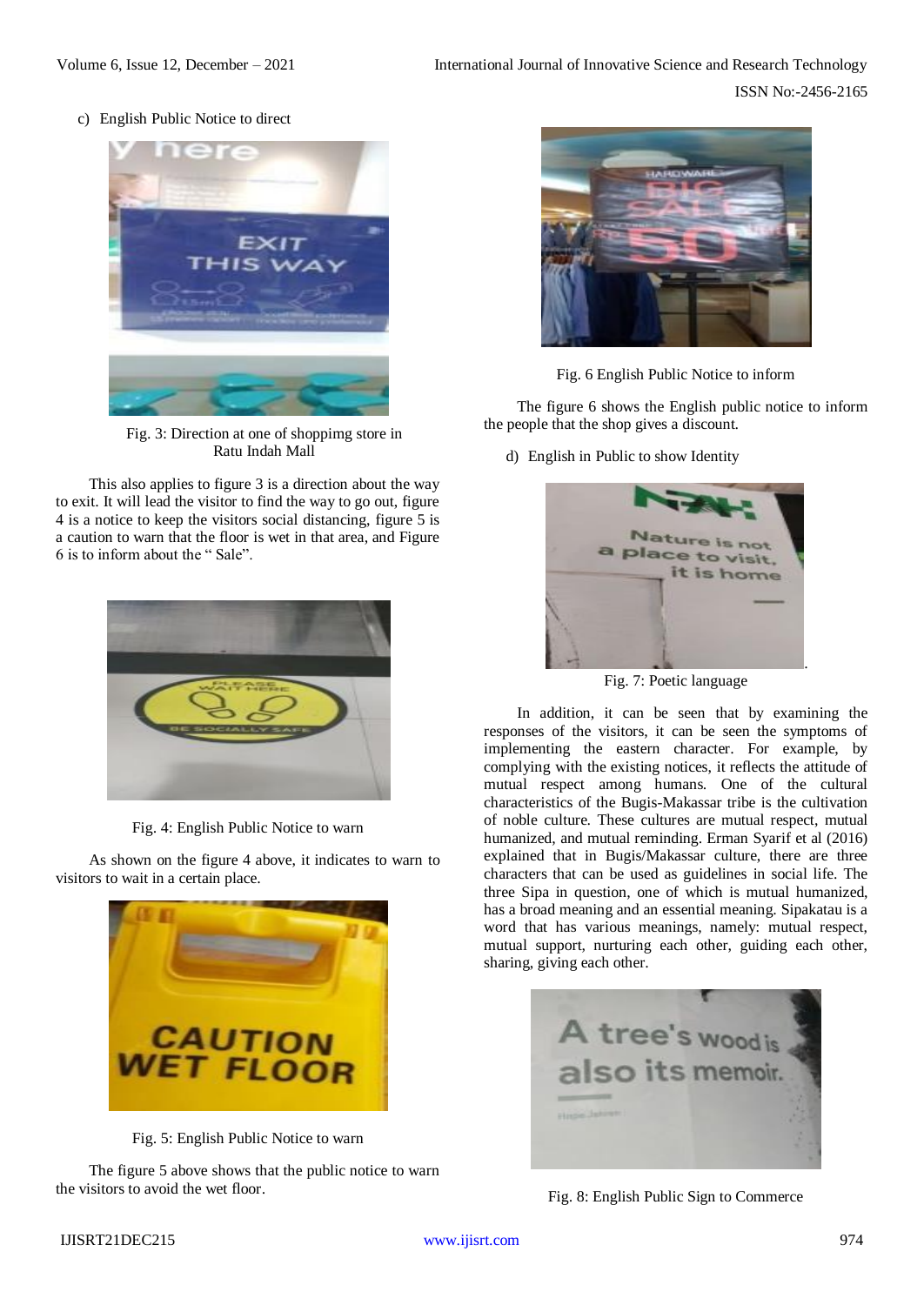ISSN No:-2456-2165

Another example of the Public Sing commonly found in public area.



Fig. 9: English Public Sign to Commerce

Indeed, in a number of existing notice functions, this is the least notice function. However, it is undeniable that its existence occurs at public signs, especially at Nipah Mall. The writings on Nipah Mall such as "*The ocean stirs the heart, the hearts inspires the imagination and bring the eternal to joy the soul*" which have aesthetic value as well as introduce the construction character of the building very close to nature.



Fig. 10: English Public Sign to Commerce

The research findings show that the sales in the store can stimulate a sense of happiness so that the data is categorized as entertainment. By seeing the symbol, the visitors feel happy.

Referring to the research findings that the English public notice is part of Cultural Imperialism in the trade sector, it is proven that the seller used English Public Notices to hook the visitors and of course, judging from the results of the questionnaire, it is true that the number of respondents who are interested when the store has words in English is higher than those who are not. As for Cultural Imperialism is cultural extend and maintenance. So it can be claimed jointly that notices that function to sell or attract visitors by using English are part of Western Cultural imperialism.

e) English in Public with Overlapping function

Basically, each of the following sign functions has a commercial importance, considering that it is in a commercial place. However, it can still be separated as follows:



Fig. 11: Informative and Commercial Function

Written "Sleep Centre" in English at one of a store at Mall Ratu Indah gives information about a place to sleep for a baby as while function to sell. The visitor will interest to come to the store if they bring baby for instance because at the store has already put a service a place for a baby. Indirectly, it built the visitor's interest to come because the complit tools for a rest.



Fig. 12: Commercial and Poetic Function

Written in English at Nipah Mall's Wall is to express an identity of the shopping center which is also very close to Nature concept. The written "*The oceans stirs the imagination and brings eternal joy to the soul*" can build an interest which is functioned as commerce because has an aesthetic feature on the sentences.



Fig. 13: Commercial and Entertaining Function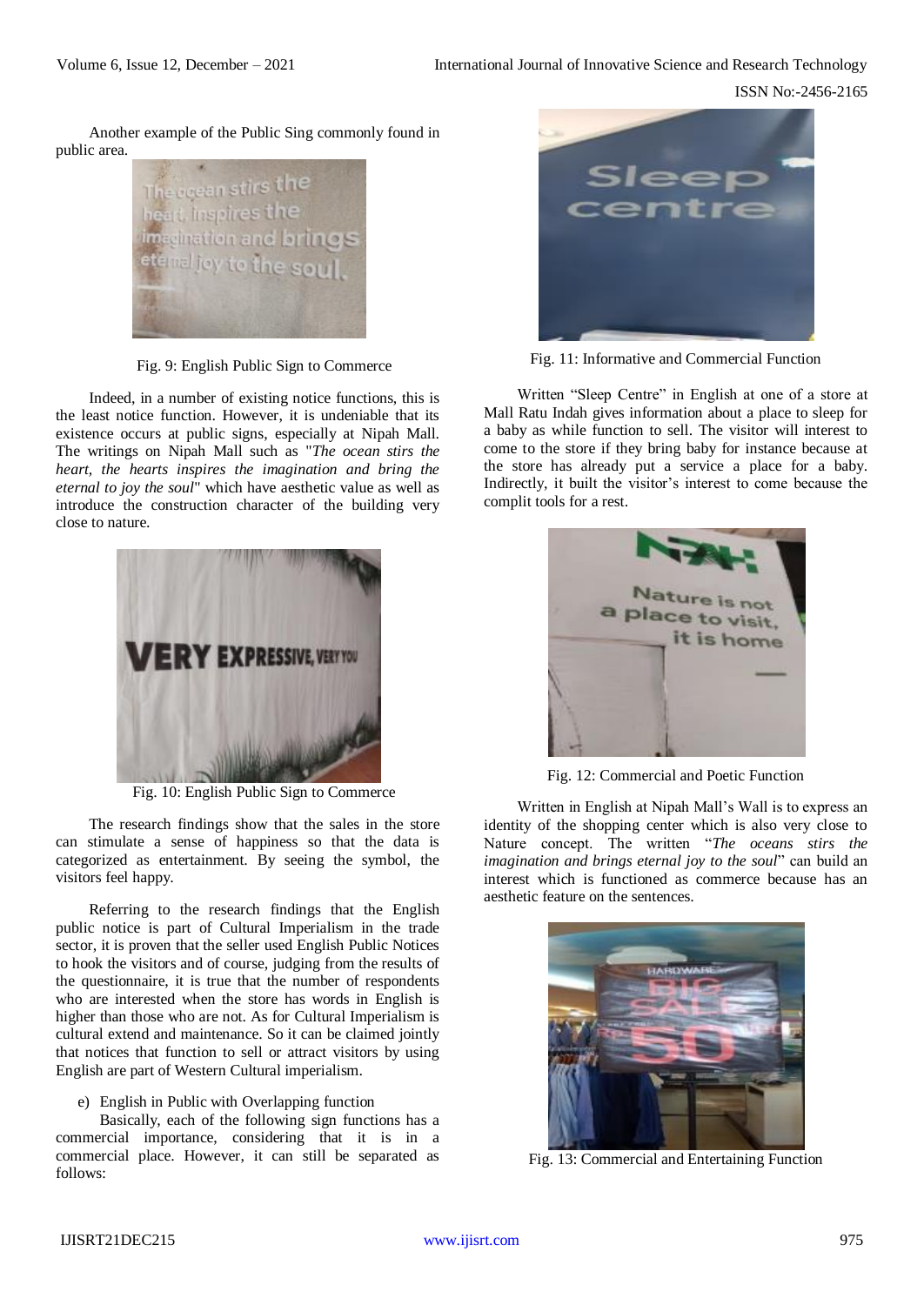

Fig. 14: Commercial and Entertaining Function

The sale at the store also built an interest for buying a product as while stimulating a positive hormone such as hormone of happiness. Because the consumer will be very interest to get a cheaper product, so they came to the store. When somebody get impacted to be happy with those Sale sign at the store means the sale is entertaining. Since entertaining is for stimulating somebody to hang out bad mood.



Fig. 15: Conative, Commercial, and Expressive

From the visitors observations and those who stay as employees at three shopping centers at Makassar, the role of the English Public Notice is as follows:

| No.                        | Indicators Function                                                                              | Y  | S  |  |
|----------------------------|--------------------------------------------------------------------------------------------------|----|----|--|
| 20                         | The public notice by using English<br>built an interest to buy or eat at the<br>store/restaurant | 25 | 5  |  |
| 10                         | The Name tag at the store give me<br>an information about the things in<br>the store             | 17 | 12 |  |
| 16                         | The public notices<br>provide<br>information to order somebody                                   | 6  | 15 |  |
| 17                         | public notices<br>The<br>mostly<br>influence attitude at the mall                                | 3  | 16 |  |
| Table 4: English Functions |                                                                                                  |    |    |  |

The written in English relate to the modernity, as English become an International language. The sentence "come and enjoy a taste of Taiwan at out outlets across

## ISSN No:-2456-2165

Indonesia" is a sentence in one of Taiwan food Court at Nipah Mall. It is to give direction that in the food court there was a Taiwan food as well also to direct the visitor to come and enjoy the Taiwan Food. The result of questionnaire was 17 visitors who claim that the public notice at the store give information about the things in the store.

The notice also functioned to sell because the sentence using persuasive sentence. It is to persuade the visitors to come and buy the things in the store. Persuasive sentence is a sentence to persuade somebody so, that's why the sentence has commercial functions. The other function is to express feeling. The feeling is the curiosity to taste Taiwan food only in a store across Indonesia.

## *C. The Effectivity of English Public Notices* a) English Public Notices

The 20 indicators, 7 of them are indicators to determine whether it succeeded in directing the visitors according to the intentions expected by the English public notice.

| N <sub>0</sub> | Indicators                                                          | Y(3) | S(2) | N(1) |
|----------------|---------------------------------------------------------------------|------|------|------|
| $\mathbf{1}$   | The notice at the trash bin                                         | 13   | 11   | 6    |
| 2              | Caution wet floor                                                   | 12   | 10   | 8    |
| 6              | "OUT, IN, PAY HERE,<br>ORDER<br>HERE,<br><b>COLLECT HERE"</b>       | 12   |      | 11   |
| 3              | The social distancing<br>warning                                    | 9    | 9    | 12   |
| $\overline{4}$ | The hang tag about "Lift,<br>Escalator, Nursery room,<br>Toilet "   | 8    |      | 15   |
| 5              | The written in the parking<br>area about "Drive less,<br>Walk More" | 3    | 6    | 21   |
| 7              | The QR CODE at store                                                | 2    | 8    | 20   |
|                | Total                                                               | 59   | 58   | 93   |

Table 5: English Public Notices

Percentage for "YES" score respondents at three shopping centres <sup>x</sup> Indicators <sup>x</sup> 100%

59

$$
\frac{1}{30 \times 7} \times 100\% = 28\%
$$

Percentage for "SOMETIMES"  
score  
respondents at three shopping centres x Indicators x 100%
$$
\frac{58}{30 \times 7} \times 100\% = 27\%
$$

Percentage for "NO"  
score  
respondents at three shopping centres x Indicators x 100%  

$$
\frac{93}{30 \times 7} \times 100\% = 44\%
$$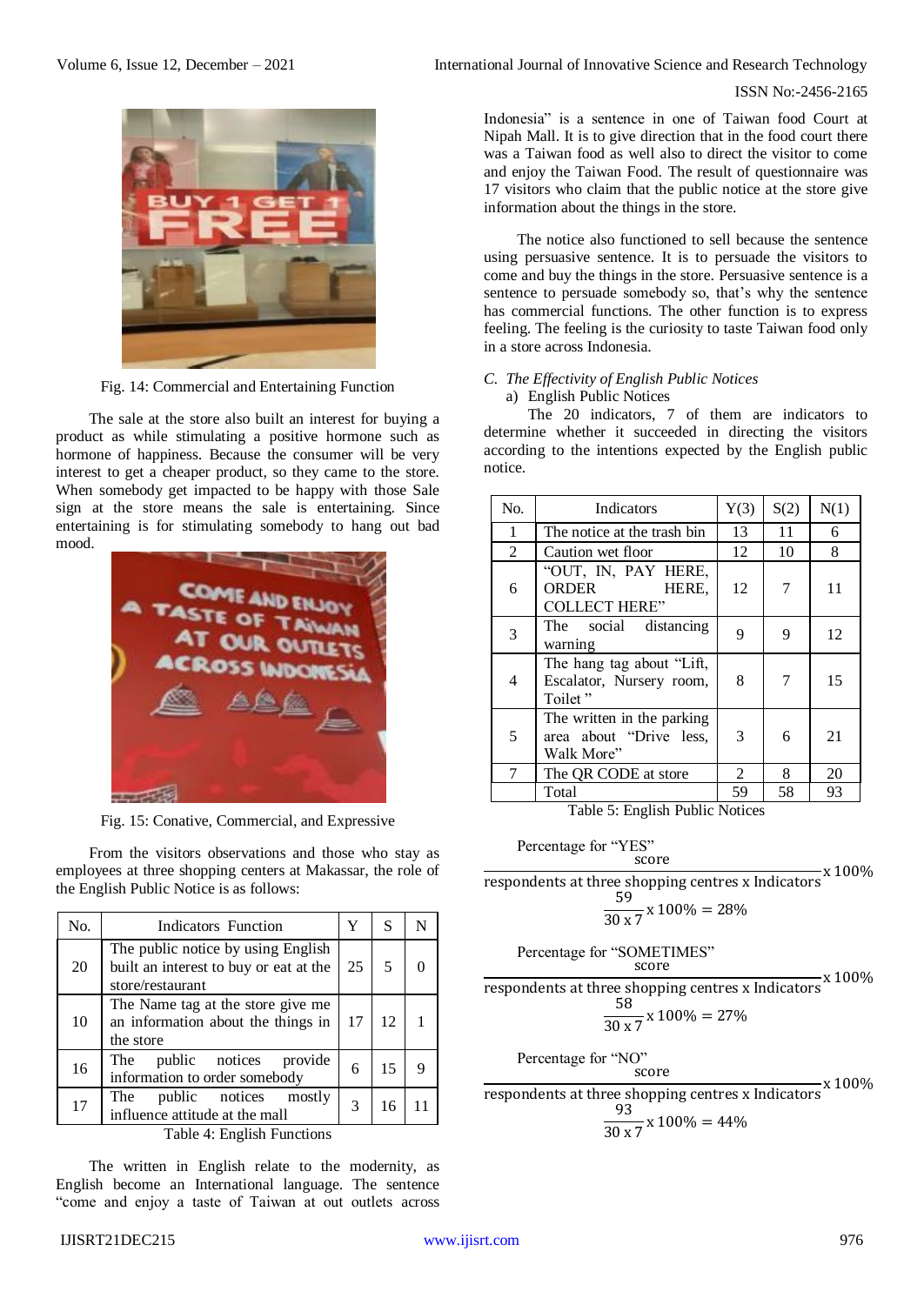b) English Public Sign

a. English Public Sign to commerce

| No. | Indicators                                                                                              | Y  | S  | N                 |
|-----|---------------------------------------------------------------------------------------------------------|----|----|-------------------|
| 8   | I think the sale at the shopping<br>centres and restaurants build<br>my interest                        | 25 |    | 4                 |
| 11  | I think the English written in<br>the shopping or restaurants<br>built my interest                      | 18 | 11 |                   |
| 12  | I am happy if there is a sale in<br>the store/restaurants                                               | 25 | 5  | $\mathbf{\Omega}$ |
| 9   | I think the information about<br>vaccinated officier build my<br>interest to buy or eat at the<br>store | 8  | 8  | 14                |
|     | Total                                                                                                   | 76 | 25 | 19                |
| 15  | I think the sentence at the wall<br>in Nipah Mall build my interest                                     | 8  | 2  |                   |

Table 6: English Public Sign to commerce

```
Percentage for "YES"
      score
```

|                                                    | x 100% |
|----------------------------------------------------|--------|
| respondents at three shopping centres x Indicators |        |
| A: $\frac{76}{30 \times 4}$ x 100% = 63%           |        |
| B: $\frac{8}{10 \times 1}$ x 100% = 80%            |        |
| Percentage for "SOMETIMES"<br>score                |        |
| respondents at three shopping centres x Indicators | x 100% |
| A: $\frac{25}{30 \times 4}$ x 100% = 21%           |        |
| B: $\frac{2}{10 \times 1}$ x 100% = 20%            |        |
|                                                    |        |

Percentage for "NO" score

respondents at three shopping centres x Indicators  $x$  100% 19  $\frac{1}{30 \times 4}$  x 100% = 16%

b. English Public Sign to show an identity

| No. | Indicators                                                     | v  | S                           |  |
|-----|----------------------------------------------------------------|----|-----------------------------|--|
| 13  | I think the sentence at the wall in<br>Nipah Mall is aesthetic | 8  | $\mathcal{D}_{\mathcal{A}}$ |  |
| 14  | The sentences at the wall in<br>Nipah Mall identic with nature | 10 |                             |  |

Table 7: English Public Sign to show an identity

By looking at the research findings that the percentage of English Public Notices that are effective in directing visitors at the three malls is 28%, while those that do not affect are around 44%, the rest are sometimes directors and not. Even though, it is clear that the purpose of the notice mentioned in the indicator, it is to direct. For example, the distinguishing word in the rubbish bin.

But it is realized that strong color affect the notice or announcements. According to (Landry&Bourhis,1997) the achievement of a language can not only be seen from its word structure but also its position and look. The combination of the two background colors and the writing on the notice subjectively from 30 visitors in three malls, it is calculated that there are 22 people who claim that the position and color of the notice is not eye-catching. (Table 1.2).

Furthermore, based on Table 3.2 for signs that function for commercial purposes, the percentage is 63 percent, while 80 percent is for writings on the walls of Nipah malls that function to attract buyers. From these data, with a higher percentage position of the effectiveness of the notices in the three shopping centers, it can be seen that commercial language is indeed more existent and has succeeded in having an effect on customers compared to the notice that functions to direct it. However, the presence of existing notices cannot be denied, but also cannot be categorized in general that the linguistic landscape functions as commercial (Landry & Bourhis: 1997) but also serves to direct according to the language function expressed by Jacobson (1960).

Referring to the interviews with respondents after filling out the questionnaire, it can be seen that both visitors and officers in the three shopping centers are more typical with Mutual Respecting attitude. Mutual Respecting means mutual respect and disdain for fellow visitors.

Unlike the case with the public notice in figure 6, which also served to entertain, have more percentages than those who are not entertained. That's also because the indicator to measure whether visitors are entertained is the "SALE" notice in the mall which subjectively from a total of 30 respondents is relatively clearer in terms of font, position, and color. The "Sale" sign is eye catching.

Many interviewees stated that employing English has a significant impact on a product's selling point. According to the chart, 18 of the 30 interviewees claimed to have been encouraged to visit specific stores. The notices are in the form of sales or other English-language notices. It is also used to make their store seem and sound good when consumers hear or spell the store's names. Another interviewee stated that the use of English is based on the stages involved in the preparation of the food.

The information boards about vaccinated officers also has an influence on visitors to visit in the Covid19 Era. It can stimulate a sense of safety when in public places. However, there are still those who are not affected and do not pay attention to the vaccinated information board, as many as 14 respondents. There is also a significant difference between the 3 Shopping Centre in Nipah Mall visitors tend to ignore the vaccinated information board. This can be influenced by several factors, including age. Visitors who visit Nipah Mall are mostly teenagers and unmarried visitors.

Based on the phenomenon of social strata that awareness of safety tends to be more visible in adulthood. This was proven when at Trans Studio Mall and Ratu Indah Mall, visitors tended to be from various age groups, where